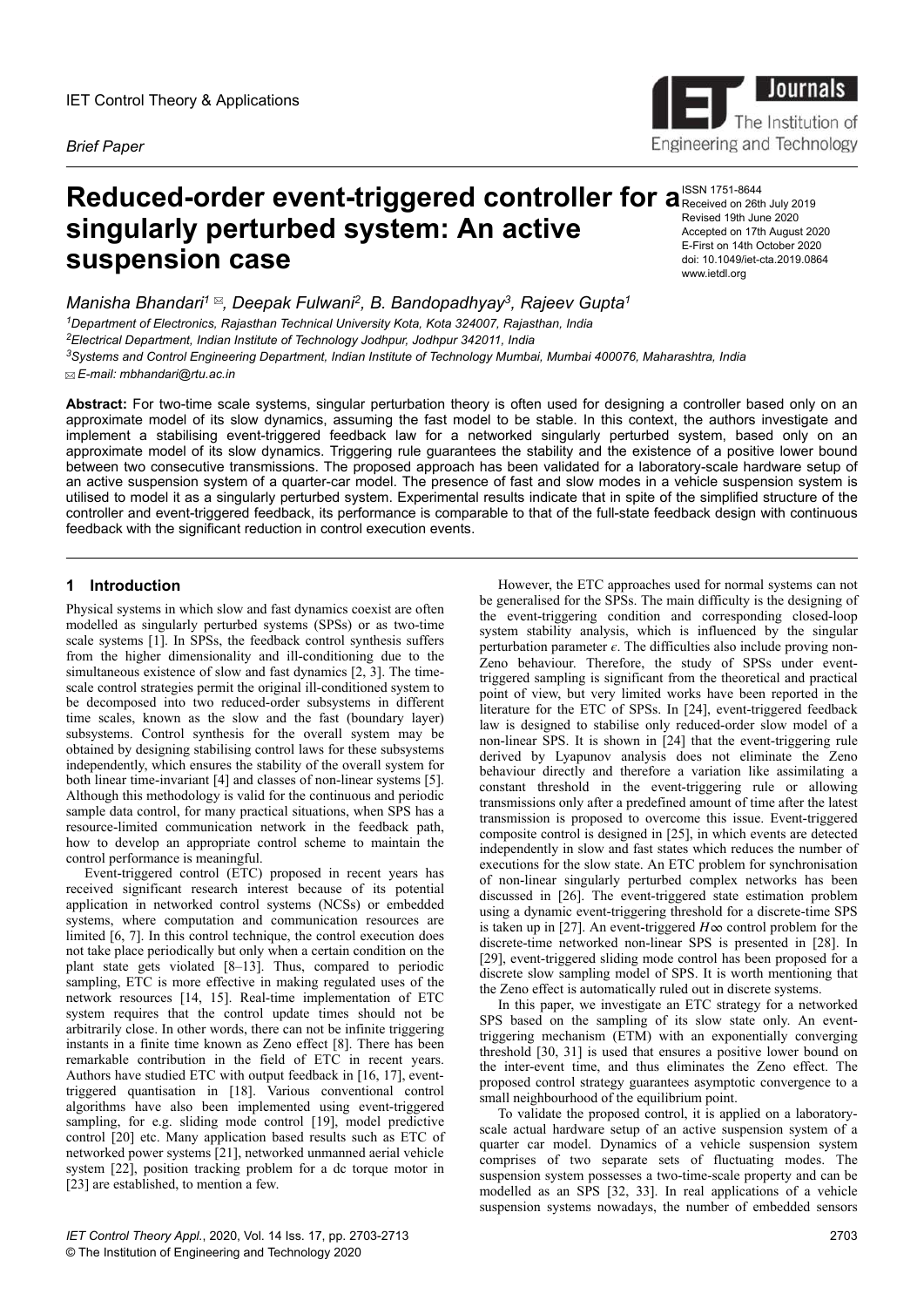

**Fig. 1** *Conventional sampled data control of SPS. Dotted line represents the communication through the network (periodic in this case). U*(*kT*) *represents the control-input at kth sampling instant*



**Fig. 2** *Proposed ETC of SPS. Dotted line represents the communication through the network (aperiodic in this case). U*(*t<sup>k</sup>* ) *represents the eventual controlinput*

and electronic control units are placed in a vehicle and transmission laws are customarily implemented on digital platforms and therefore ETC is well-motivated [34, 35]. Use of adaptive event-triggering conditions have been made for reliable control of the vehicle suspension system in [36] and non-linear vehicle active suspension systems with state constraints in [37]. In [38], an output-feedback based periodic ETC is designed for active suspension systems considering network-induced delays.

However, there are no experimental results available for ETC of the active suspension system. Experimental results obtained in this work indicate that in spite of the simplified structure of the controller and event-triggered feedback, its performance is comparable to that of the full-state feedback design with continuous feedback. Fig. 1 shows the conventional sampled-data control of an SPS with periodic sampling, whereas Fig. 2 shows the conceptual block diagram of the proposed reduced-order ETC of SPS.

The main contributions of this work are as follows:

(1) ETC for an SPS is designed based only on its slow dynamics using an event-triggering condition that has exponentially converging threshold with time for ensuring the existence of a positive lower bound on the inter-event time.

(2) The sufficient conditions for ensuring the stability of overall system are established. Lower bound on the inter-execution time is also calculated for various parameters of the event-triggering condition.

(3) The proposed design is validated for a laboratory-scale set up of an active suspension system, which is modelled as an SPS. For an active suspension system, the proposed design has an advantage that only vehicle body measurements (slow modes) are required at the controller and not the tire measurements (fast modes) which are difficult to measure and ETC reduces the number of transmissions and control executions.

#### *1.1 Notations*

 $\mathbb{N}_0$  is used to denote the set of natural numbers including zero.  $λ(A)$ represents the eigenvalues of matrix A.  $Re(\lambda(A))$  is the real part of the eigenvalues of *A*. Symbols  $\lambda_{\text{max}}(A)$  and  $\lambda_{\text{min}}(A)$  denote the largest

and the smallest eigenvalue of matrix *A*, respectively. ∥ *A* ∥ denotes the induced-2 norm of the matrix  $A \in \mathbb{R}^{n \times n}$  with  $\| A \|$  =  $\sqrt{\lambda_{\text{max}}}(A^T A)$ .  $\| x \|$  denotes Euclidean norm of vector  $x \in \mathbb{R}^n$  with  $||x|| = \sqrt{x^T x}$ . max  $\{\cdot\}$  and min  $\{\cdot\}$  represent the maximum value and minimum value, respectively.  $I_n$  is identity matrix of dimension  $(n \times n)$ . Superscript T represents the matrix transpose.  $x^0$  represents initial condition on state  $x(t)$ . *a* represents the absolute value of scalar *a*. *O* denotes Zero matrix of appropriate dimension. A vector function  $f(t, \epsilon)$  is said to be  $O(\epsilon)$  over an interval  $[t_1, t_2]$  if there exist positive constants *k* and  $\epsilon^*$  such that

$$
\| f(t, \epsilon) \| \leq k\epsilon, \ \forall \epsilon \in [0, \epsilon^*], \ \forall t \in [t_1, t_2]
$$

# **2 Preliminaries**

Consider the following SPS with input *u*(*t*)

$$
\dot{z}_1(t) = A_{11}z_1(t) + A_{12}z_2(t) + B_1u(t)
$$
\n(1a)

$$
\epsilon \dot{z}_2(t) = A_{21} z_1(t) + A_{22} z_2(t) + B_2 u(t)
$$
 (1b)

where  $z_1 \in \mathbb{R}^n$ ,  $z_2 \in \mathbb{R}^m$  are slow and fast state, respectively.  $u \in \mathbb{R}^p$ is an input and  $\epsilon > 0$  is a small parameter.  $A_{11}$ ,  $A_{12}$ ,  $A_{21}$  and  $A_{22}$  are matrices of appropriate dimensions. We assume that  $A_{22}^{-1}$  exists and the system (1) is controllable.

### *2.1 Slow and fast subsystems*

As  $\epsilon \to 0$ , the eigenvalues of SPS (1) cluster into a slow group of *O*(1) eigenvalues and a fast group of *O*(1/ $\epsilon$ ) eigenvalues, and (4) has two-time scale structure. The full system can be approximated by the slow and fast subsystems provided  $A_{22}^{-1}$  exists [5]. By setting  $\epsilon = 0$  in (1), we can obtain *n*th order slow subsystem as

$$
\dot{z}_{1s}(t) = A_0 z_{1s}(t) + B_0 u_s(t), \ \ z_{1s}(t_0) = z_1^0 \tag{2a}
$$

$$
z_{2s}(t) = -A_{22}^{-1}(A_{21}z_{1s}(t) + B_2u_s(t))
$$
 (2b)

2704 *IET Control Theory Appl.*, 2020, Vol. 14 Iss. 17, pp. 2703-2713 © The Institution of Engineering and Technology 2020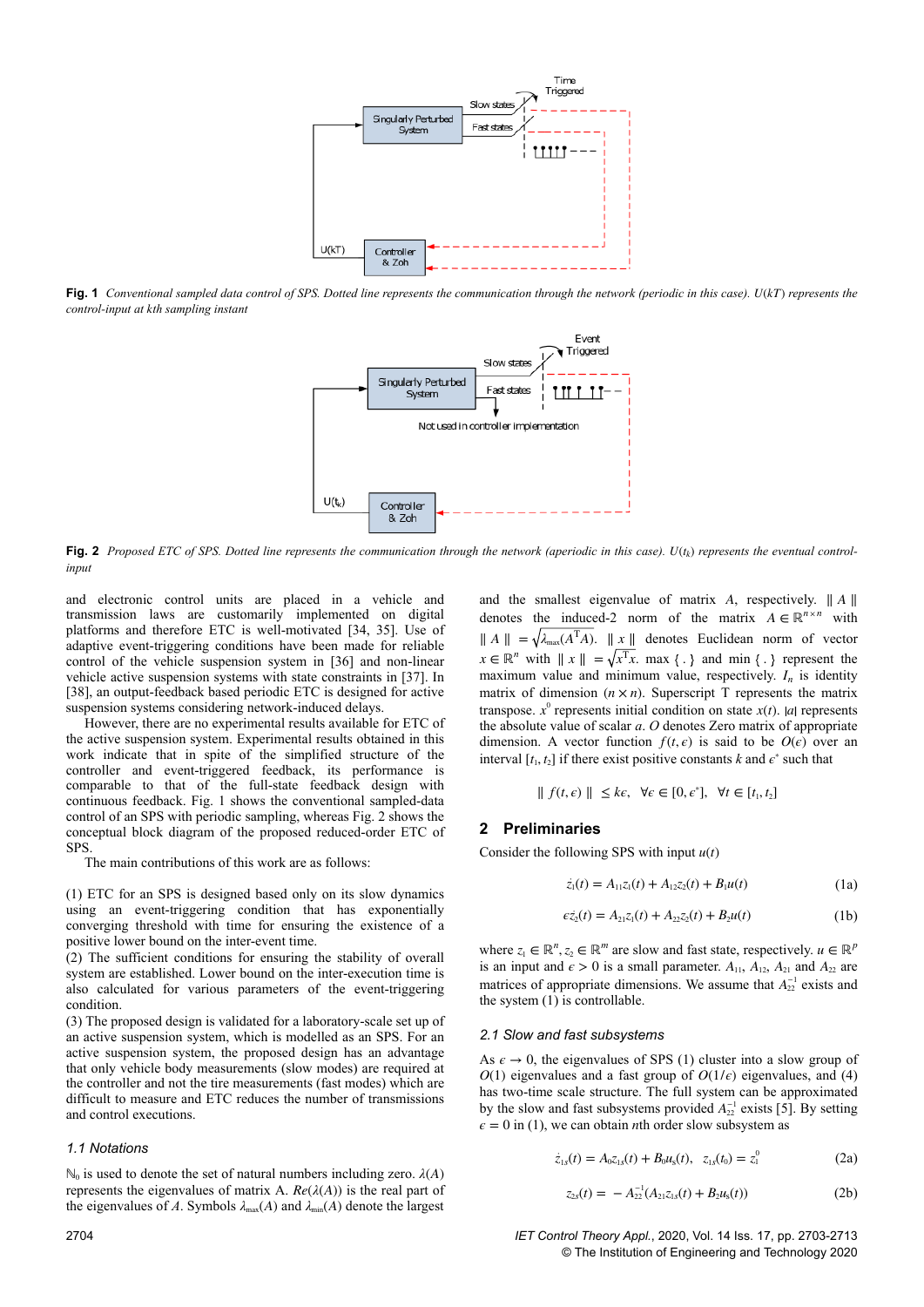where

$$
A_0 = A_{11} - A_{12}A_{22}^{-1}A_{21}, \quad B_0 = B_1 - A_{12}A_{22}^{-1}B_2,\tag{3}
$$

and  $z_{1s}$ ,  $z_{2s}$  and  $u_s$  denote the slow parts of  $z_1$ ,  $z_2$  and  $u$ , respectively, in the original system (1). The *m*th order fast subsystem is given by

$$
z_{2f}(\tau) = A_{22}z_{2f}(\tau) + B_2u_f(\tau), \ \ z_{2f}(t_0) = z_2^0 - z_{2s}^0 \tag{4}
$$

where  $z_{2f} = z_2 - z_{2s}$  and  $u_f = u - u_s$  denote the fast part of corresponding variables and  $\tau$  is the fast time scale defined for all  $\epsilon \geq 0$  by

$$
\tau = \frac{t - t_0}{\epsilon}; \quad \tau = 0 \quad \text{at} \quad t = t_0
$$

Then the solution  $z_1$ ,  $z_2$  of the original system (1) is approximated for  $\epsilon \in (0, \epsilon_1]$  by

$$
z_1(t) = z_{1s}(t) + O(\epsilon) \tag{5a}
$$

$$
z_2(t) = -A_{22}^{-1}A_{21}z_1(t) + z_{2f}(\tau) + O(\epsilon)
$$
 (5b)

where  $\epsilon_1$  can be obtained as

$$
\epsilon_1 = (\|A_{22}^{-1}\| \ ( \|A_0\| + \|A_{12}\| \|A_{22}^{-1}A_{21}\| + 2(\|A_0\|
$$
  

$$
\|A_{12}\| \|A_{22}^{-1}A_{21}\|)^{1/2})^{-1}
$$

Various attributes of the SPS (1) including stability can also be approximated by its slow and fast dynamics (2)–(4) [2].

## *2.2 Composite control*

Control laws can be designed to improve properties of each slow and fast subsystem. The total control law is obtained as a composite of the two control laws for the two subsystems provided the original system is controllable or systems in (2a) and (4) are stabilisable [4]. However, if the fast dynamics is stable, the feedback law can be designed only on the basis of approximate model of the slow dynamics. Assuming  $A_{22}$  to be a stable matrix, controller for  $(1)$  is designed so as to ensure that the slow system (2) is also stable. Controller  $u_s = K_0 z_{1s}$  is designed such that matrix  $\Lambda_0$  is stable, where

$$
\Lambda_0 := A_0 + B_0 K_0 \tag{6}
$$

So for system with stable fast dynamics, control input is given by  $u = u_s$ . Using (5), we replace  $z_{1s}$  by  $z_1$  so that

$$
u = K_0 z_1(t) \tag{7}
$$

## **3 Problem formulation**

This paper aims to stabilise the system (1) using a controller that is implemented over a network. The control law is based only on its slow state and sampling mechanism is event-triggered i.e sampling instants are decided by some state dependent criterion. An emulation-based approach is followed, where controller is first designed without considering any communication constraints and later the effect of sampling is considered. So, we first design a controller as in (7) and assume the following:

*Assumption 1:*  $A_{22}$  is a Hurwitz matrix and the control gain  $K_0$  is designed such that  $\Lambda_0$  in (6) is a Hurwitz matrix.

With event-triggered sampling, the controller receives the measurements of state  $z_1$  only at the transmission instants  $\{t_k\}$ ,  $k \in \mathbb{N}_0$  when an event occurs in state  $z_1$ . Assuming zero-order-hold device at the input, input in (7) can be written as

$$
u(t) = K_0 z_1(t_k), \quad \forall t \in [t_k, t_{k+1})
$$
\n
$$
(8)
$$

*IET Control Theory Appl.*, 2020, Vol. 14 Iss. 17, pp. 2703-2713 © The Institution of Engineering and Technology 2020

where  $t_{k+1}$  is the next time instant when state measurement are released again to update the control (8). Defining measurement error as error between state at time *t* and the latest released values of state measurement as

$$
z_e(t) = z_1(t_k) - z_1(t), \quad \forall t \in [t_k, t_{k+1})
$$
\n(9)

As  $z_1(t_k)$  does not change between two consecutive executions of  $z_1(t)$ ,  $\dot{z}_e(t)$  in this interval is given by

$$
\dot{z}_e(t) = -\dot{z}_1(t), \quad \forall t \in [t_k, t_{k+1})
$$
\n(10)

Revising  $(1)$  in view of  $(8)$  and  $(9)$ 

$$
\dot{z}_1(t) = \Lambda_{11} z_1(t) + A_{12} z_2(t) + B_1 K_0 z_e(t)
$$
\n(11a)

$$
\epsilon \dot{z}_2(t) = \Lambda_{21} z_1(t) + A_{22} z_2(t) + B_2 K_0 z_e(t) \tag{11b}
$$

where

$$
\Lambda_{11} := A_{11} + B_1 K_0, \quad \Lambda_{21} := A_{21} + B_2 K_0.
$$

(11) represents the dynamics of the overall closed loop system under event triggered sampling of its slow state. To implement the above ETC, a suitable ETM is required which can recursively determine the triggering instants for  $z<sub>1</sub>$  so as to ensure the stability of (11). Typically, whenever the norm of measurement error exceeds a predetermined threshold, an event is said to be triggered. In this work, the triggering function has a relative threshold which is progressively reduced as a function of the time. The successive release instances  $t_k$  for state  $z_1$  are determined recursively as

$$
t_{k+1} = \inf\{t : t > t_k \land \left( \parallel z_e(t) \parallel - (a_0 + a_1 e^{-\alpha t}) \right) > 0\} \tag{12}
$$

where  $\alpha$ ,  $a_0$  and  $a_1$  are design parameters such that  $\alpha > 0$ ,  $a_0 \ge 0$ and  $a_1 \geq 0$ , but both  $a_0$  and  $a_1$  can not be zero simultaneously.

*Remark 1:* If  $(a_1 = 0)$  ETM has fixed threshold, this type of ETM has been vastly studied in the literature of ETC [39, 40]. System state converges to a small region determined by  $a_0$  around equilibrium point at the cost of the number of transmissions. If  $a<sub>0</sub> = 0$ , the threshold in ETM decreases purely exponentially and in this case system state asymptotically converges to the equilibrium point [31]. However, there is always a compromise between control performance and the number of executions. ETM in (12) is a combination of these two types of ETMs and performs well both in terms of the number of executions and control performance.

*Remark 2:* The time-dependent trigger function in (12) ensures asymptotic convergence to the equilibrium point while eliminating the Zeno behaviour even for distributed NCSs [41] or multiagent systems [30]. On the other hand, the most prevalent trigger functions in the literature are of the type  $|| z_e(t) || < \sigma || z(t) ||$ , which ensures asymptotic convergence to the equilibrium but existence of positive lower bound on inter event time may not be guaranteed, particularly in the case of partial state feedback [24], or for decentralised control [42]. The triggering rule in (12) gives better performance in terms of event generation when the system is close to the equilibrium [43].

*Remark 3:* It is inevitable that real-time detection and computation of the event-triggering scheme will induce computational burdens, but the energy to transmit 1 bit data is equivalent to 1000–3000 times of computational operations [44, 45], therefore saving in the communication resources obtained by using event-triggered mechanism is worth the extra computational burden.

#### **4 Decoupling transformation**

System  $(11)$  is in the standard singularly perturbed form where  $A_{22}$ is non-singular, then there exists an  $\epsilon^* > 0$  such that for all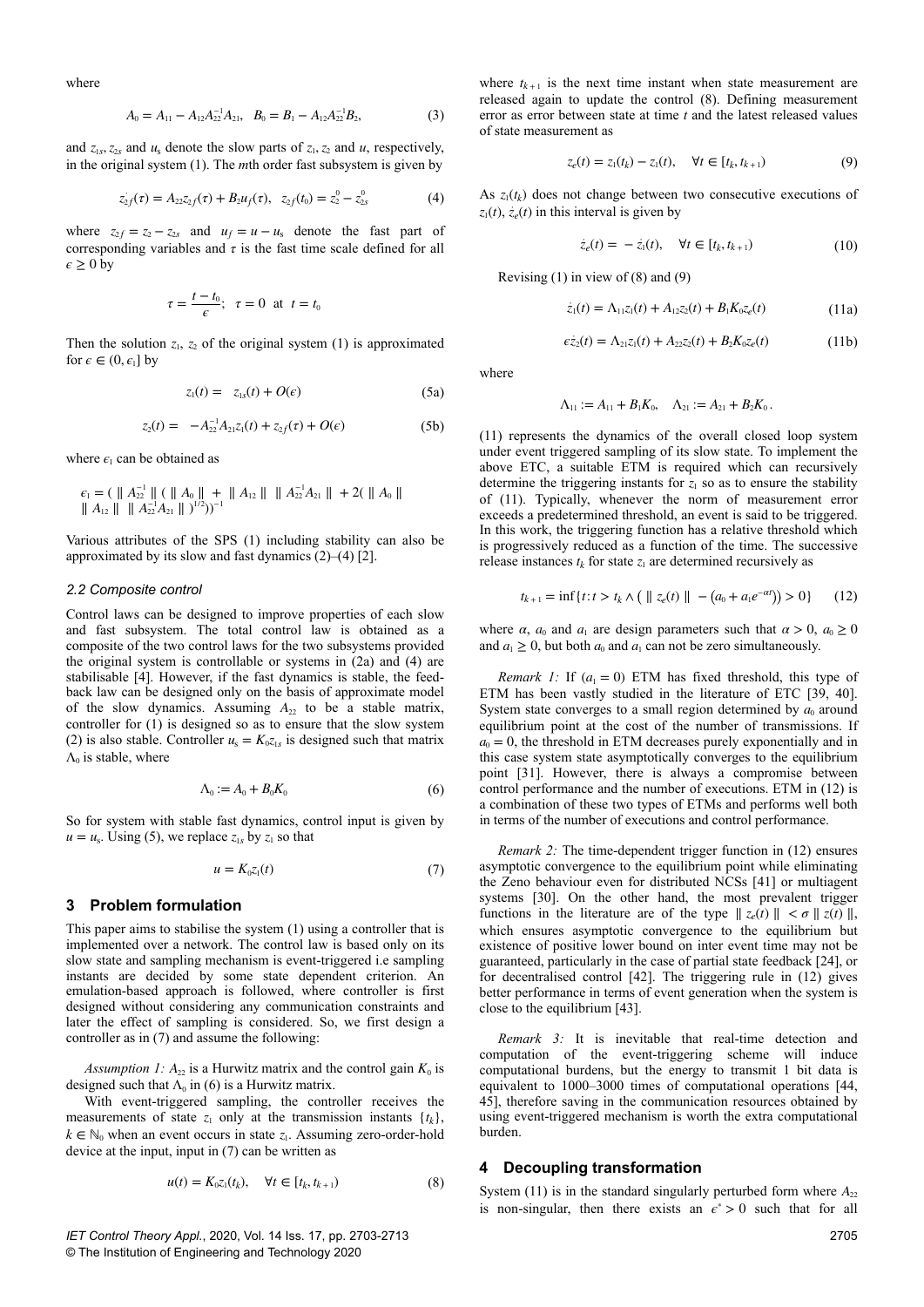$0 < \epsilon < \epsilon^*$ , a complete separation of (11) into block diagonal form can be achieved by a non-singular transformation matrix *T*, where

$$
T = \begin{bmatrix} I_n & \epsilon H \\ -L & I_m - \epsilon L H \end{bmatrix}
$$
 (13a)

with 
$$
T^{-1} = \begin{bmatrix} I_n - eHL & -eH \\ L & I_m \end{bmatrix}
$$
 (13b)

where matrices  $L \in \mathbb{R}^{m \times n}$  and  $H \in \mathbb{R}^{n \times m}$  satisfy the following linear algebraic equations

$$
\Lambda_{21} - A_{22}L + \epsilon L \Lambda_{11} - \epsilon L A_{12}L = 0 \tag{14a}
$$

$$
A_{12} - HA_{22} + \epsilon \Lambda_{11}H - \epsilon A_{12}LH - \epsilon HLA_{12} = 0 \tag{14b}
$$

Under the transformation

$$
\begin{bmatrix} z_1(t) \\ z_2(t) \end{bmatrix} = T \begin{bmatrix} \xi(t) \\ \eta(t) \end{bmatrix}
$$
 (15)

The equivalent form of system (11) becomes

$$
\begin{bmatrix} \dot{\xi}(t) \\ \epsilon \dot{\eta}(t) \end{bmatrix} = A_D \begin{bmatrix} \xi(t) \\ \eta(t) \end{bmatrix} + B_D K_0 z_e(t) \tag{16}
$$

where  $\xi(t)$  and  $\eta(t)$  represent the exact slow and exact fast state vector of  $(11)$ , respectively, and  $A_D$  is a block diagonal matrix with

$$
A_{\rm D} = \begin{bmatrix} \Lambda_{\rm s} & O \\ O & \Lambda_f \end{bmatrix}, \quad B_{\rm D} = \begin{pmatrix} B_{\rm s} \\ B_f \end{pmatrix} \tag{17}
$$

where

$$
\Lambda_{s} := \Lambda_{11} - A_{12}L, \Lambda_{f} := A_{22} + \epsilon LA_{12}, \nB_{s} := B_{1} - HB_{2} - \epsilon HLB_{1}, B_{f} := B_{2} + \epsilon LB_{1}.
$$
\n(18)

After some algebraic manipulations, (not given here for conciseness), we can write for  $O(\epsilon)$  approximations for  $\epsilon \in (0, \epsilon^*]$ :

$$
L = A_{22}^{-1} \Lambda_{21} + O(\epsilon), H = A_{12} A_{22}^{-1} + O(\epsilon), \tag{19a}
$$

$$
\Lambda_{s} = \Lambda_{0} - \epsilon (A_{22}^{-1})^{2} \Lambda_{21} \Lambda_{0} + O(\epsilon^{2}) = \Lambda_{0} + O(\epsilon), \qquad (19b)
$$

$$
\Lambda_f = A_{22} + \epsilon A_{22}^{-1} \Lambda_{21} A_{12} + O(\epsilon^2) = A_{22} + O(\epsilon), \tag{19c}
$$

$$
B_{\rm s} = B_0 + O(\epsilon), B_f = B_2 + O(\epsilon) \tag{19d}
$$

so that,

$$
A_{\rm D} = \begin{bmatrix} \Lambda_0 & O \\ O & A_{22} \end{bmatrix} + O(\epsilon), \quad B_{\rm D} = \begin{bmatrix} B_0 \\ B_2 \end{bmatrix} + O(\epsilon)
$$
 (20)

*ϵ* ∗ can be obtained as

$$
\epsilon^* = (\parallel A_{22}^{-1} \parallel (\parallel \Lambda_0 \parallel + \parallel A_{12} \parallel \parallel A_{22}^{-1} \Lambda_{21} \parallel + 2(\parallel \Lambda_0 \parallel \parallel A_{12} \parallel \parallel A_{22}^{-1} \Lambda_{21} \parallel )^{1/2}))^{-1}
$$

On substituting in (16), we have

$$
\begin{bmatrix} \dot{\xi}(t) \\ \epsilon \dot{\eta}(t) \end{bmatrix} = \begin{bmatrix} \Lambda_0 & O \\ O & A_{22} \end{bmatrix} \begin{bmatrix} \xi(t) \\ \eta(t) \end{bmatrix} + \begin{bmatrix} B_0 \\ B_2 \end{bmatrix} K_0 z_e(t) + \begin{bmatrix} g_1(\xi, t, \epsilon) \\ g_2(\eta, t, \epsilon) \end{bmatrix}
$$
(21)

As  $\Lambda_0$  and  $A_{22}$  are Hurwitz matrices,  $g_1(\xi, t, \epsilon)$  and  $g_2(\eta, t, \epsilon)$  are  $O(\epsilon)$ vector functions such that  $|| g_1(\xi, t, \epsilon) || \le d_1 \epsilon$  and

 $|| g_2(\eta, t, \epsilon) || \leq d_2 \epsilon$ , where  $d_1$  and  $d_2$  are positive constants independent of  $\epsilon$ . Since transformation matrix  $T$  is non-singular, stability of  $[\xi^T \eta^T]$  implies stability of  $[z_1^T \ z_2^T]$ . Hence, we switch to  $(21)$  to prove the stability of  $(11)$ .

## **5 Main results**

Sufficient conditions for the stability properties of the closed-loop system (21) is characterised in the following theorem:

*Theorem 1:* For the event based closed-loop system (21), for  $0 < \epsilon < \epsilon^0$ , where  $\epsilon^0 \in (0, \epsilon^{\ast})$ , with event-triggering conditions given by (12), the states of the system (21) starting from any bounded initial conditions  $\xi^0$  and  $\eta^0$  will remain in the  $O(\epsilon)$ neighbourhood of the smallest invariant set containing  $\varphi$ , where  $\varphi$ is given by

$$
\varphi := \begin{cases} \left[\xi(t)\right] \in \mathbb{R}^{n+m}: \parallel \left[\xi^{\mathrm{T}} \eta^{\mathrm{T}}\right] \parallel \leq \frac{\sqrt{\lambda_{\max}(P)}}{\sqrt{\lambda_{\min}(P)}} \frac{2\sqrt{2}ca_0}{b} \end{cases} \tag{22}
$$

where 
$$
b = \min \{ \lambda_{\min}(Q_1), \lambda_{\min}(Q_2) \};
$$
 (23a)

$$
c = \max \{ \| P_1 B_0 K_0 \| , \| P_2 B_2 K_0 \| \}
$$
 (23b)

$$
P = \begin{bmatrix} P_1 & O \\ O & \epsilon P_2 \end{bmatrix}
$$
 (23c)

 $P_1$ ,  $P_2$ ,  $Q_1$  and  $Q_2$  are positive definite symmetric matrices which satisfy the following Lyapunov equations

$$
\Lambda_0^T P_1 + P_1 \Lambda_0 = -Q_1 \tag{24a}
$$

$$
A_{22}^T P_2 + P_2 A_{22} = -Q_2 \tag{24b}
$$

Moreover for  $\alpha < \beta_1$ , Zeno effect is excluded and for  $\epsilon \to 0$ , inter-event times are lower-bounded by a strictly positive constant given by

$$
t_e \ge \frac{a_0}{(k_1 + k_2 + k_3 + k_1' + k_2' + k_3')}
$$
 (25)

where  $k_1, k_2, k_3$  and  $k'_1, k'_2, k'_3$  are positive constants defined as

$$
k_1 := \delta_1 \parallel \Lambda_0 \parallel \parallel \xi^0 \parallel \tag{26a}
$$

$$
k_2 := \| B_0 K_0 \| a_0 \left( 1 + \frac{\delta_1 \| \Lambda_0 \|}{\beta_1} \right) \tag{26b}
$$

$$
k_3 := \| B_0 K_0 \| a_1 \left( 1 + \frac{\delta_1 \| \Lambda_0 \|}{\beta_1 - \alpha} \right) \tag{26c}
$$

$$
k_1' := \delta_2 \parallel H \parallel \parallel A_{22} \parallel \parallel \eta^0 \parallel
$$
 (26d)

$$
k'_2 := || H || || B_2 K_0 || a_0 \left( 1 + \frac{\delta_2 || A_{22} ||}{\beta_2} \right)
$$
 (26e)

$$
k_3' = || H || || B_2 K_0 ||a_1 \left( 1 + \frac{\delta_2 || A_{22} ||}{\beta_2 - \epsilon \alpha} \right)
$$
 (26f)

and

$$
\beta_1 = |\max \{ \text{Re}(\lambda(\Lambda_0)) \} |, \ \delta_1 = || V_1 || || V_1^{\perp} || \qquad (27)
$$

$$
\beta_2 = |\max \{ \text{Re}(\lambda(A_{22})) \} |, \ \ \delta_2 = ||V_2|| ||V_2^{-1}|| \tag{28}
$$

*V*<sub>1</sub> and *V*<sub>2</sub> being the matrices of the eigen vectors of  $\Lambda_0$  and  $A_{22}$ respectively,  $\delta_1$ ,  $\beta_1$  and  $\delta_2$ ,  $\beta_2$  are positive constants.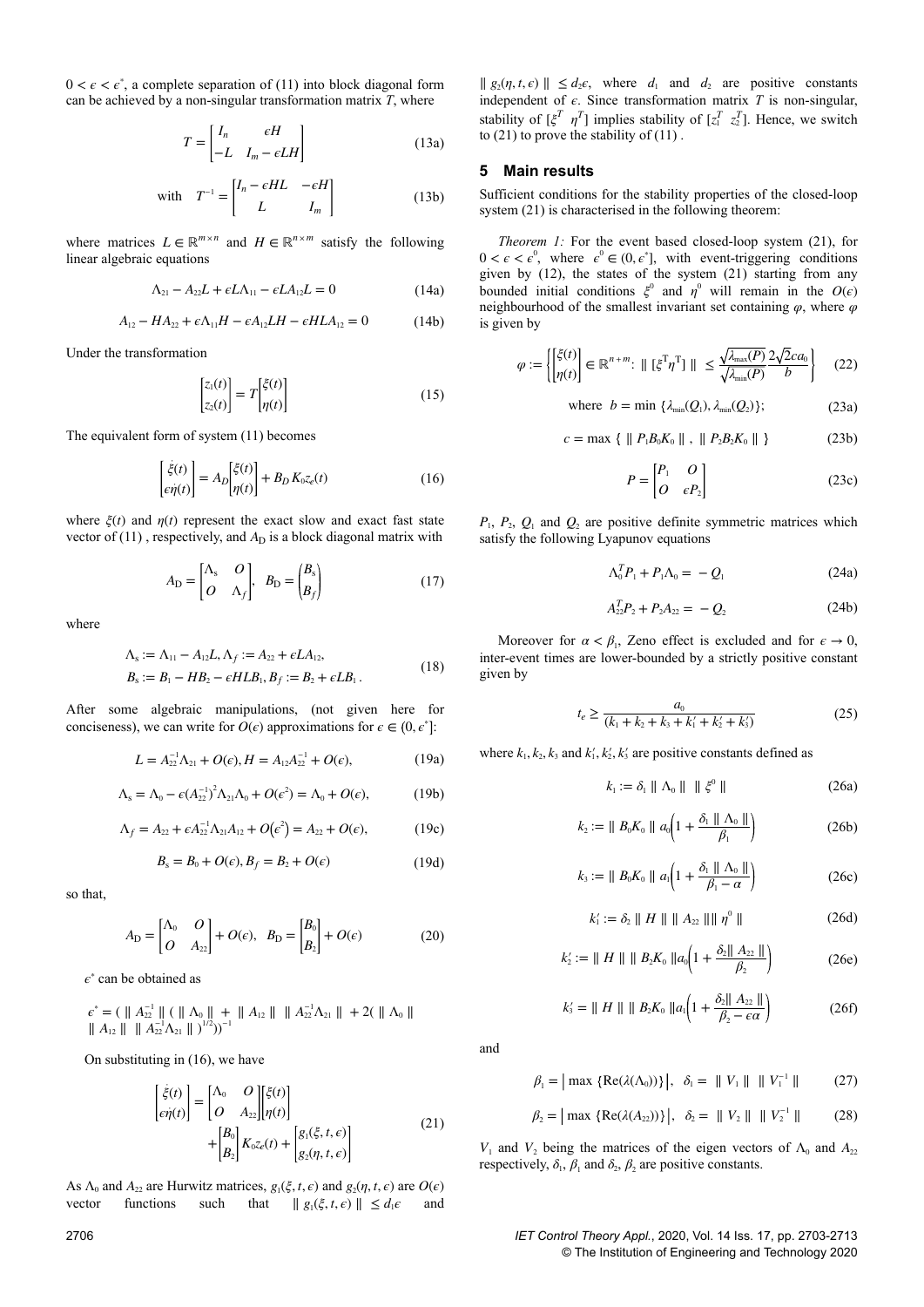*Proof:* Let  $V(z, t)$  be the Lyapunov function candidate for the system (21), such that

$$
V(z,t) = \xi^T(t)P_1\xi(t) + \epsilon \eta^T(t)P_2\eta(t)
$$
\n(29)

As  $\Lambda_0$  and  $A_2$  are Hurwitz, then for any given positive definite, symmetric matrices  $Q_1$  and  $Q_2$ , there exist unique positive definite, symmetric matrices  $P_1$  and  $P_2$  which satisfy the Lyapunov equations given by (24a) and (24b), individually. The derivative of the function *V* along the flow of the closed loop system (21) is

$$
\dot{V} = \xi^T (\Lambda_0^T P_1 + P_1 \Lambda_0) \xi + \xi^T P_1 B_0 K_0 z_e + z_e^T K_0 B_0 P_1 \xi \n+ \xi^T P_1 g_1(\xi, t, \epsilon) + g_1(\xi, t, \epsilon)^T P_1 \xi + \eta^T (A_{22}^T P_2 + P_2 A_{22}) \eta \n+ \eta^T P_2 B_2 K_0 z_e + z_e^T K_0 B_2 P_2 \eta + \eta^T P_2 g_2(\eta, t, \epsilon) + g_2(\eta, t, \epsilon)^T P_2
$$
\n(30)

$$
\dot{V} = (-\xi^T Q_1 \xi + 2\xi^T P_1 B_0 K_0 z_e + 2\xi^T P_1 g_1(\xi, t, \epsilon)) + (-\eta^T Q_2 \eta + 2\eta^T P_2 B_2 K_0 z_e + 2\eta^T P_2 g_2(\eta, t, \epsilon))
$$
(31)

$$
\dot{V} = -\xi^{\mathrm{T}} Q_{\mathrm{i}} \xi - \eta^{\mathrm{T}} Q_{\mathrm{2}} \eta + 2[\xi^{\mathrm{T}} \eta^{\mathrm{T}}] \begin{bmatrix} P_{\mathrm{i}} B_{\mathrm{0}} K_{\mathrm{0}} z_{e} \\ P_{\mathrm{2}} B_{\mathrm{2}} K_{\mathrm{0}} z_{e} \end{bmatrix} + 2[\xi^{\mathrm{T}} \eta^{\mathrm{T}}] \begin{bmatrix} P_{\mathrm{i}} g_{\mathrm{i}}(\xi, t, \epsilon) \\ P_{\mathrm{2}} g_{\mathrm{2}}(\eta, t, \epsilon) \end{bmatrix}
$$
\n(32)

Making use of the following property of any positive definite matrix *Q*:

$$
\lambda_{\min}(Q) \parallel x(t) \parallel^{2} \leq x(t)^{T} Q x(t) \leq \lambda_{\max}(Q) \parallel x(t) \parallel^{2}
$$

The right-hand side of (32) can be bounded as

$$
\dot{V} \le -\lambda_{\min}(Q_1) \parallel \xi \parallel^2 - \lambda_{\min}(Q_2) \parallel \eta \parallel^2
$$
  
+2 \parallel [\xi^T \eta^T] \parallel \parallel z\_e \parallel \sqrt{\parallel P\_1 B\_0 K\_0 \parallel^2 + \parallel P\_2 B\_2 K\_0 \parallel^2} (33)  
+2 \parallel [\xi^T \eta^T] \parallel \epsilon \sqrt{\parallel d\_1 P\_1 \parallel^2 + \parallel d\_2 P\_2 \parallel^2}

The ETM in (12) enforces  $|| z_e(t) || \leq (a_0 + a_1 e^{-\alpha t})$ , so that

$$
\dot{V} \leqslant -b \parallel [\xi^{\mathrm{T}} \eta^{\mathrm{T}}] \parallel^{2} + 2\sqrt{2}c(a_{0} + a_{1}e^{-\alpha t}) \parallel [\xi^{\mathrm{T}} \eta^{\mathrm{T}}] \parallel
$$
\n
$$
+ 2\sqrt{2}d\varepsilon \parallel [\xi^{\mathrm{T}} \eta^{\mathrm{T}}] \parallel
$$
\n(34)

where *b* and *c* are as defined in (23), and *d* = max {  $|| d_1P_1 ||$ ,  $|| d_2P_2 ||$  }. For  $\epsilon \in (0, \epsilon^0]$ , where  $\epsilon^0 \in (0, \epsilon^*]$ is sufficiently small such that  $2\sqrt{2}d\epsilon$  is  $O(\epsilon)$ .  $\Box$ 

$$
\dot{V} \le -b \parallel [\xi^{\mathrm{T}} \eta^{\mathrm{T}}] \parallel \left( \parallel [\xi^{\mathrm{T}} \eta^{\mathrm{T}}] \parallel -\frac{2\sqrt{2}c(a_0 + a_1 e^{-\alpha t})}{b} - O(\epsilon) \right)
$$
  

$$
\dot{V} < 0 \quad \forall \parallel [\xi^{\mathrm{T}} \eta^{\mathrm{T}}] \parallel > \frac{2\sqrt{2}c(a_0 + a_1 e^{-\alpha t})}{b} + O(\epsilon) \tag{35}
$$

As  $t \to \infty$ ,

$$
\dot{V} < 0 \ \forall \ \| [\xi^{\mathrm{T}} \eta^{\mathrm{T}}] \| > \ \frac{2\sqrt{2}ca_0}{b} + O(\epsilon) \tag{36}
$$

Applying Theorem 4.18 of [46], it can be shown that states [*ξ*(*t*) *T η*(*t*) *T* ] remain ultimately bounded to the *O*(*ϵ*) neighbourhood of the set given by (22). This proves the first part of Theorem 1.

To obtain lower bound on inter-event time, we first solve state (21). The norm of states can be bounded as

$$
\| \xi(t) \| \le \| e^{\Lambda_0 t} \| \| \xi^0 \| + \int_0^t \| e^{\Lambda_0 (t-s)} \| \| B_0 K_0 \| \| z_e(s) \| ds
$$
  
+ 
$$
\int_0^t \| e^{\Lambda_0 (t-s)} \| \| B_3(\xi, t, \epsilon) \| ds
$$
  
(37a)

$$
\| \eta(t) \| \le \| e^{(A_{22}/\epsilon)t} \| \| \eta^0 \|
$$
  
+  $\frac{1}{\epsilon} \int_0^t \| e^{(A_{22}/\epsilon)(t-s)} \| B_2 K_0 \| \| z_{\epsilon}(s) \| ds$  (37b)  
+  $\frac{1}{\epsilon} \int_0^t \| e^{(A_{22}/\epsilon)(t-s)} \| \| g_2(\eta, t, \epsilon) \| ds$ 

By assumption,  $A_{22}$  is Hurwitz and by design of controller,  $\Lambda_0$  is also Hurwitz, hence

$$
\|e^{\Lambda_0 t}\| \leq \delta_1 e^{-\beta_1 t} \quad \text{and} \quad \|e^{A_{22} t}\| \leq \delta_2 e^{-\beta_2 t}
$$
\n
$$
\|\xi(t)\| \leq \delta_1 e^{-\beta_1 t} \|\xi^0\| + \int_0^t \delta_1 e^{-\beta_1 (t-s)} \|B_0 K_0\| (a_0 + a_1 e^{-\alpha s}) ds
$$
\n
$$
+ \int_0^t \delta_1 e^{-\beta_1 (t-s)} d_1 \epsilon ds
$$
\n(38a)

$$
\| \eta(t) \| \le \delta_2 e^{(-\beta_2/\epsilon)t} \| \eta^0 \| + \frac{\delta_2}{\epsilon} \int_0^t e^{-(-\beta_2/\epsilon)(t-s)} \| B_2 K_0 \| (a_0 + a_1 e^{-\alpha s}) ds + \frac{\delta_2}{\epsilon} \int_0^t e^{-(-\beta_2/\epsilon)(t-s)} d_2 \epsilon ds
$$
 (38b)

By integrating and combining terms, it follows that

$$
\|\xi(t)\| \leq \delta_1 \|\xi^0\| e^{-\beta_1 t} + \frac{\delta_1 \|\beta_0 K_0\| a_0}{\beta_1} \left(1 - e^{-\beta_1 t}\right) \n+ \frac{\delta_1 \|\beta_0 K_0\| a_1}{\beta_1 - \alpha} \left(e^{-\alpha t} - e^{-\beta_1 t}\right) + \frac{\delta_1 \epsilon d_1}{\beta_1} \left(1 - e^{-\beta_1 t}\right) \n\|\eta(t)\| \leq \delta_2 \|\eta^0\| e^{(-\beta_2/\epsilon)t} + \frac{\delta_2 \|\beta_2 K_0\| a_0}{\beta_2} \left(1 - e^{(-\beta_2/\epsilon)t}\right) \n+ \frac{\delta_2 \|\beta_2 K_0\| a_1}{\beta_2 - \epsilon \alpha} \left(e^{-\alpha t} - e^{(-\beta_2/\epsilon)t}\right) + \frac{\delta_2 \epsilon d_2}{\beta_2} \left(1 - e^{(-\beta_2/\epsilon)t}\right)
$$
\n(39b)

We can further upper bound the norm of states as shown in (40) and (41).

(see (40))  $(see (41))$ 

To calculate the inter execution time, we use the fact that the minimum time between events is the time it takes for  $|| z_e(t) ||$  to grow from 0 at  $t = t_k$  to  $|| z_e(t) || = (a_0 + a_1 e^{-\alpha t})$  at  $t = t_{k+1}$ . We need to prove the existence of an upper bound on the rate of change of  $∥ z_e(t) ∥$ . As  $(d/dt) ∥ z_e ∥ ≤ ∥ z_e ∥$  and from (10) between two consecutive events  $|| z_e(t) || = || z_1(t) ||$ . In view of (13) and (15),  $\| \dot{z}_e(t) \| = \| \dot{\xi}(t) + \epsilon H \dot{\eta}(t) \|$  $\| \dot{z}_e(t) \|$  ≤  $\| \dot{\xi}(t) \|$  +  $\| \varepsilon H \dot{\eta}(t) \|$  and therefore,  $\forall t \in [t_k, t_{k+1}]$ 

$$
\| \xi(t) \| \leq \frac{\delta_1}{\beta_1} (\| B_0 K_0 \| a_0 + \epsilon d_1) + \delta_1 \| \xi^0 \| e^{-\beta_1 t} + \frac{\delta_1 \| B_0 K_0 \| a_1}{\beta_1 - \alpha} e^{-\alpha t}.
$$
\n(40)

$$
\| \eta(t) \| \leq \frac{\delta_2}{\beta_2} (\| B_2 K_0 \| a_0 + \epsilon d_2) + \delta_2 \| \eta^0 \| e^{(-\beta_2/\epsilon)t} + \frac{\delta_2 \| B_2 K_0 \| a_1}{\beta_2 - \epsilon \alpha} e^{-\alpha t}
$$
\n(41)

*IET Control Theory Appl.*, 2020, Vol. 14 Iss. 17, pp. 2703-2713

© The Institution of Engineering and Technology 2020

2707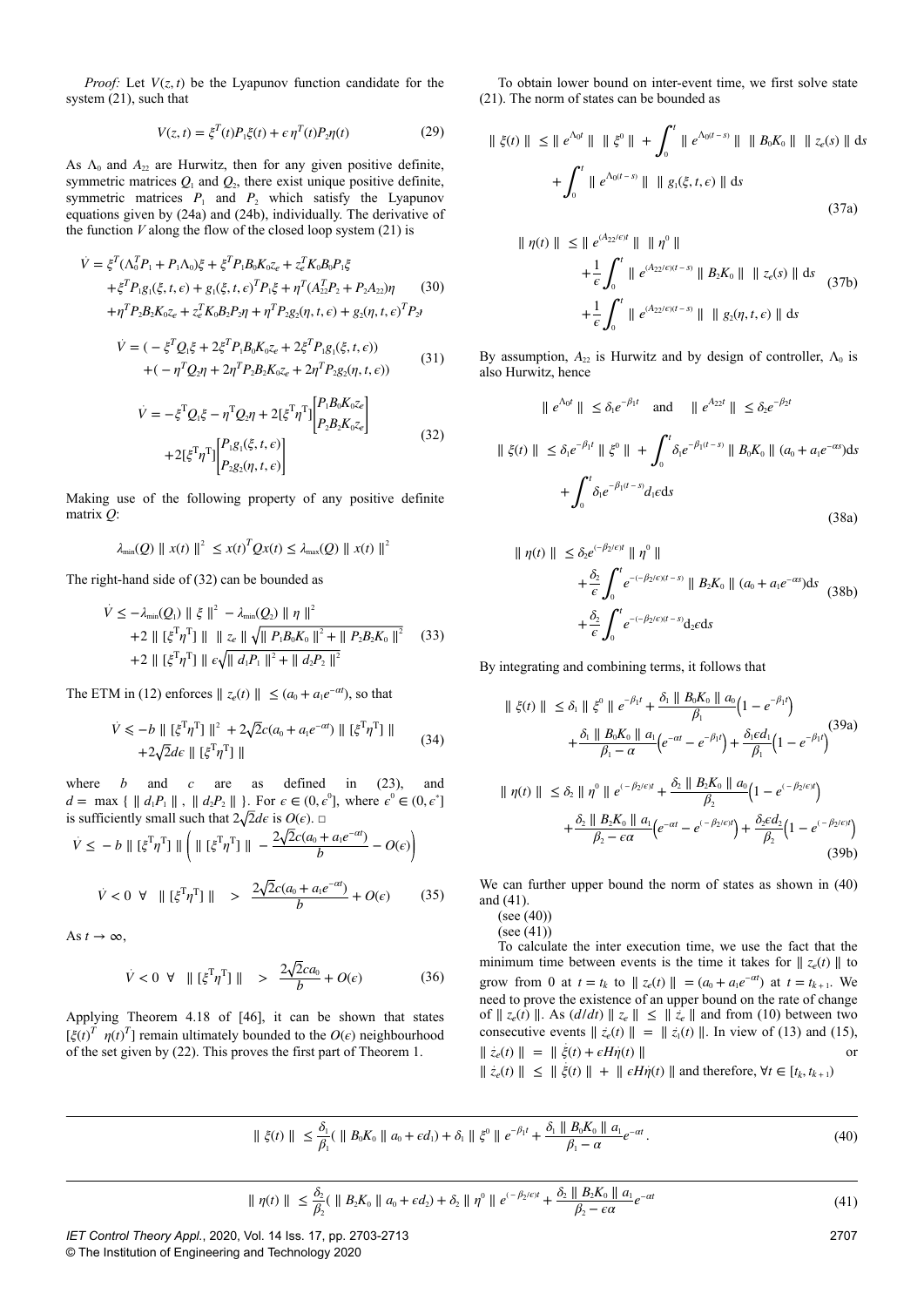$$
\frac{d}{dt} \| z_e \| \le \| \dot{z}_e \| \le \| \Lambda_0 \| \| \dot{\xi}(t) \| + \| B_0 K_0 \| (a_0 + a_1 e^{-at})
$$
  
+ 
$$
\| g_1(\xi, t, \epsilon) \| + \| H \| \| A_{22} \| \| \eta(t) \|
$$
  
+ 
$$
\| H \| \| B_2 K_0 \| (a_0 + a_1 e^{-at}) + \| H \| \| g_2(\xi, t, \epsilon) \|
$$
(42)

If the latest event for state  $x_1$  occurs at time  $t_k \geq 0$  then  $\forall t \in [t_k, t_{k+1}),$   $\parallel \xi(t) \parallel$  ≤  $\parallel \xi(t_k) \parallel$  and  $\parallel \eta(t) \parallel$  ≤  $\parallel \eta(t_k) \parallel$  hold in (40) and (41), respectively. So that (42) can be written as (see (43))

On integrating both sides from  $t_k$  to  $t$  and realising that  $z_e(t_k) = 0$ , we get (44), (44) can be further written as (45) by making use of (40) and (41).

 $(see (44))$ 

(see (45))

By defining  $k_1, k_2, k_3$  and  $k'_1, k'_2, k'_3$  as in (26), we can deduce (46) from  $(45)$  (see  $(46)$ ), where

$$
D := \left(1 + \frac{\| A_0 \|}{\beta_1}\right) d_1 + \left( \| H \| + \frac{\| H A_{22} \|}{\beta_2} \right) d_2
$$

For sufficiently small  $\epsilon^0$ ,  $D\epsilon$  is  $O(\epsilon)$ , and the quantity in bracket in (46) can further be upper bounded as  $(k_1 + k_2 + k_3 + k_1' + k_2' + k_3' + |O(\epsilon)|)$ .  $k_1, k_2, k_3$  and  $k_1', k_2', k_3'$  are positive constants provided  $\beta_1 > \alpha$ . Therefore,

$$
\| z_e(t) \| \le ((k_1 + k_2 + k_3 + k'_1 + k'_2 + k'_3 + |O(\epsilon)|)(t - t_k) \quad (47)
$$

The next execution takes place when  $|| z_e(t) || = a_0 + a_1 e^{-\alpha t} \ge a_0$ . Thus inter-execution time  $t_e = (t_{k+1} - t_k)$  is given by

$$
t_e \ge \frac{a_0}{(k_1 + k_2 + k_3 + k_1' + k_2' + k_3' + |O(\epsilon)|)}
$$
(48)

(48) shows that inter-execution time  $t_e$  is a positive quantity and is valid for all event times and this proves that Zeno behaviour is eliminated. As  $\epsilon \to 0$ , a lower bound  $t_e$  on the inter-execution time  $(t_{k+1} - t_k)$  can be estimated by (25) and is valid for all event times. This proves the theorem.

#### *5.1 Asymptotic stability*

Next, we consider a specific case when  $a_0 = 0$  and  $a_1 \neq 0$  in (12). The event-triggering threshold is purely exponential and error is delimited by  $\|z_e(t)\|$  ≤  $a_1e^{-\alpha t}$ . We can revise (22) for this case by

substituting  $a_0 = 0$  which confirms that system state approaches an  $O(\epsilon)$  neighbourhood of origin as  $t \to \infty$ .

To determine the time between two successive transmissions, we re-evaluate (46) for  $k_2 = 0$  and and  $k'_2 = 0$  for  $t > t_k$ 

$$
\| z_e(t) \| \le \int_{t_k}^t \left( k_1 e^{-\beta_1 t_k} + k_3 e^{-\alpha t_k} + k_1' e^{-(\beta_2/\epsilon)t_k} + k_3' e^{-\alpha t_k} + \left| O(\epsilon) \right| \right) ds
$$
\n(49)

Next event can not be triggered before  $|| z_e(t) || = a_1 e^{-\alpha t}$ .

$$
a_1 e^{-\alpha t} = \int_{t_k}^t \left( k_1 e^{-\beta_1 t_k} + k_3 e^{-\alpha t_k} + k_1' e^{-(\beta_2/\epsilon)t_k} + k_3' e^{-\alpha t_k} + \left| O(\epsilon) \right| \right)
$$
  
ds

Minimum bound on the inter-event time can be obtained by the solution of above equation for  $t_e = t - t_k$ . On simplifying further,

$$
\left(k_1 e^{(\alpha - \beta_1)t_k} + k_3 + k'_1 e^{(\alpha - (\beta_2/\epsilon))t_k} + k'_3 + |O(\epsilon)| e^{\alpha t_k} \right) t_e = a_1 e^{-\alpha t_e} \tag{50}
$$

The right hand side of (50) is always positive. Moreover, for  $\alpha < \beta_1$ , the bracketed quantity in left hand side is also positive with the upper and lower bound as  $k_1 + k_3 + k'_1 + k'_3 + |O(\epsilon)|$  and  $k_3 + k_3' + |O(\epsilon)|$  respectively, and this produces a positive value of  $t_e$  for all  $t_k \geq 0$ . The inter event times are greater or equal to  $t_e$ given by  $(k_1 + k_3 + k'_1 + k'_3 + |O(\epsilon)|)t_\epsilon = a_1 e^{-\alpha t_\epsilon}$  which is strictly positive. This proves the admissibility of exponential trigger function.

*Remark 4:* For simplicity, any time delay between sensing, transmission, computation and actuation instants has not been considered. However, in real-practice delays are always present. Calculation of lower bound on the inter-event time gives us an estimation of the delay one can account for, in the system.

## **6 Active suspension system**

The quarter car model of active suspension system can be modelled as a double mass-spring-damper system with two inputs as shown in Fig. 3. Body displacement is denoted by  $z_s$  and  $z_{us}$  represents the tire position. The first input is the force  $F_c(t)$  which is applied between the body and wheel assembly. This can be controlled by the feedback and represents the active component of the suspension system. The second system input is the derivative of road surface position  $z_r(t)$ . The state vector is defined as

$$
\frac{d}{dt} \parallel z_e \parallel \le \parallel \Lambda_0 \parallel \parallel \xi(t_k) \parallel + \parallel H \parallel \parallel A_{22} \parallel \parallel \eta(t_k) \parallel + \epsilon (d_1 + \parallel H \parallel d_2)
$$
\n
$$
+ (\parallel B_0 K_0 \parallel + \parallel H \parallel \parallel B_2 K_0 \parallel)(a_0 + a_1 e^{-\alpha t_k})
$$
\n(43)

$$
\| z_{e}(t) \| \leq \int_{t_{k}}^{t} (\| \Lambda_{0} \| \| \tilde{\xi}(t_{k}) \| + \| H \| \| A_{22} \| \| \eta(t_{k}) \| + \epsilon (d_{1} + \| H \| d_{2})
$$
  
+ 
$$
(\| B_{0} K_{0} \| + \| H \| \| B_{2} K_{0}) \|)(a_{0} + a_{1} e^{-\alpha t_{k}})ds
$$
 (44)

$$
\| z_{e}(t) \| \leq \int_{t_{k}}^{t} \left( \| \Lambda_{0} \| \left( \delta_{1} \| \xi^{0} \| e^{-\beta_{1} t_{k}} + \frac{\delta_{1} \| B_{0} K_{0} \| a_{0} + \epsilon d_{1}}{\beta_{1}} + \frac{\delta_{1} \| B_{0} K_{0} \| a_{1}}{\beta_{1} - \alpha} e^{-\alpha t_{k}} \right) \right. \\
\left. + \| H \| \| \| A_{22} \| \left( \delta_{2} \| \eta_{2}^{0} \| e^{-\beta_{2} \epsilon_{1} t_{k}} + \frac{\delta_{2} \| B_{2} K_{0} \| a_{0} + \epsilon d_{2}}{\beta_{2}} + \frac{\delta_{2} \| B_{2} K_{0} \| a_{1}}{\beta_{2} - \epsilon \alpha} e^{-\alpha t_{k}} \right) \right. \\
\left. + \epsilon (d_{1} + d_{2} \| H \|) + ( \| B_{0} K_{0} \| + \| H \| \| B_{2} K_{0} \|) (a_{0} + a_{1} e^{-\alpha t_{k}}) \right) ds
$$
\n
$$
(45)
$$

$$
\| z_e(t) \| \le \int_{t_k}^t \left( k_1 e^{-\beta_1 t_k} + k_2 + k_3 e^{-\alpha t_k} + k_1' e^{-(\beta_2/\epsilon)t_k} + k_2' + k_3' e^{-\alpha t_k} + D\epsilon \right) ds,
$$
\n(46)

2708 *IET Control Theory Appl.*, 2020, Vol. 14 Iss. 17, pp. 2703-2713 © The Institution of Engineering and Technology 2020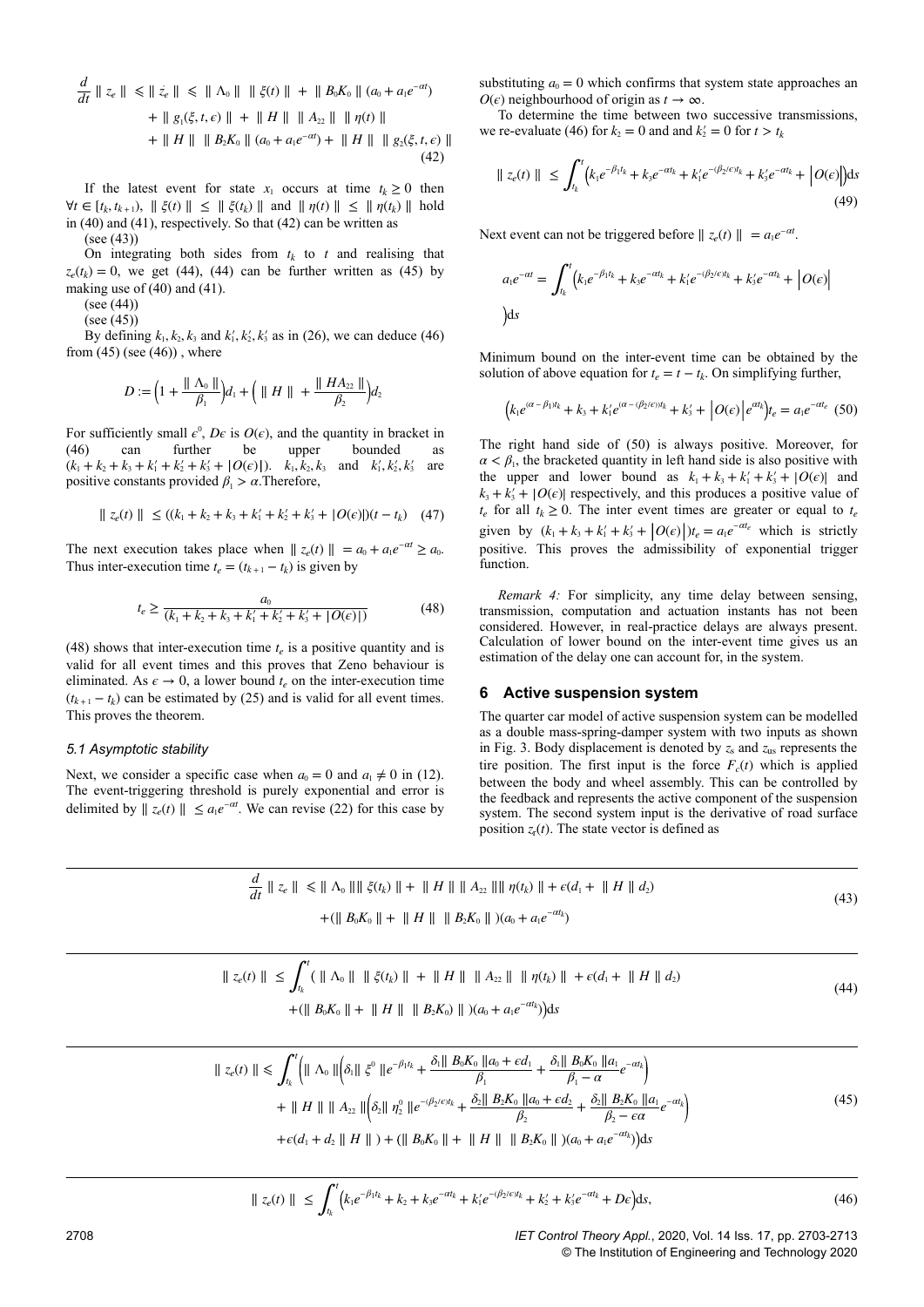$$
x = \begin{bmatrix} x_1(t) \\ x_2(t) \\ x_3(t) \\ x_4(t) \end{bmatrix} = \begin{bmatrix} z_s - z_{us} \\ \dot{z}_s \\ z_{us} - z_r \\ \dot{z}_r \end{bmatrix}
$$
(51)

 $x_1(t)$  is the suspension travel,  $x_2(t)$  is the vehicle body vertical velocity,  $x_3(t)$  represents the tire deflection and  $x_4(t)$  is the wheel vertical velocity. The input,  $\dot{z}_r(t)$  is the road surface velocity and the corresponding input vector is  $E$  and input  $F_c(t)$  is the control action and *B* is the related input vector. The equations of motion of the system can be described in the state space as

$$
\dot{x} = Ax + BF_c(t) + Ez_r(t)
$$
\n(52)

The matrices *A*, *B*, *E* are given as

$$
A = \begin{bmatrix} 0 & 1 & 0 & -1 \\ -\frac{K_s}{M_s} & -\frac{B_s}{M_s} & 0 & \frac{B_s}{M_s} \\ 0 & 0 & 0 & 1 \end{bmatrix}
$$
 (53)

$$
\begin{bmatrix}\n\frac{K_{\rm s}}{M_{\rm us}} & \frac{B_{\rm s}}{M_{\rm us}} & -\frac{K_{\rm us}}{M_{\rm us}} & -\frac{B_{\rm s} + B_{\rm us}}{M_{\rm us}}\n\end{bmatrix}
$$
\n
$$
B = \begin{bmatrix}\n0 \\
\frac{1}{M_{\rm s}} \\
0 \\
\frac{-1}{M_{\rm us}}\n\end{bmatrix}, \quad E = \begin{bmatrix}\n0 \\
0 \\
-1 \\
\frac{B_{\rm us}}{M_{\rm us}}\n\end{bmatrix}
$$
\n(54)

 $K<sub>s</sub>$  represents spring stiffness between car body and tire,  $B<sub>s</sub>$  is damping coefficient between car body and tire.  $M_s$  represents the car chassis (body) mass. *K*us denotes spring stiffness between tire and road. *B*us is damping coefficient between tire and road. *M*us represents the wheel assembly (Tire mass).

*Remark 5:* The equilibrium point of state space is assumed to be  $x_1(t) = 0$  and  $x_2(t) = 0$ . However, in actual practice, springs are never relaxed due to weight of masses *M*<sup>s</sup> and *M*us. In other words due to gravity, equilibrium point of  $x_1$ ,  $x_2$  does not collocate with location where springs are relaxed.

#### *6.1 Active suspension as singularly perturbed system*

In a typical suspension system, the ratio of the magnitude of the eigenvalues which correlate with the unsprung mass (wheel hop mode)  $(\lambda_f)$  to that which associate with the sprung mass (rigid

body mode) ( $|λ$ <sub>s</sub>) is almost of the order of ten and frequency response of the vehicle suspension system reflects two distinct resonant frequencies. The suspension system displays a two-timescale property, with its body mode as slow mode and and the wheel hop mode as fast mode. The ratio of max  $\{ | \lambda_{s} | \}$  to min  $\{ | \lambda_{f} | \}$  is taken as the approximate value of the singular perturbation parameter  $\epsilon$  without any loss of generality.

In order to find suitable controller for an active suspension system by making use of two-time scale property of the system, (52) is partitioned as

$$
\dot{X}_1 = A_{11}X_1 + A_{12}X_2 + B_1F_c \tag{55a}
$$

$$
\dot{X}_2 = \hat{A}_{21}X_1 + \hat{A}_{22}X_2 + \hat{B}_2F_c
$$
 (55b)

where

$$
X_{1} = \begin{bmatrix} x_{1} & x_{2} \end{bmatrix}^{T}; X_{2} = \begin{bmatrix} x_{3} & x_{4} \end{bmatrix}^{T}; A_{11} = \begin{bmatrix} 0 & 1 \\ \frac{-K_{s}}{M_{s}} & \frac{-B_{s}}{M_{s}} \end{bmatrix}
$$

$$
A_{12} = \begin{bmatrix} 0 & -1 \\ 0 & \frac{B_{s}}{M_{s}} \end{bmatrix}; \ \hat{A}_{21} = \begin{bmatrix} 0 & 0 \\ \frac{K_{s}}{M_{us}} & \frac{B_{s}}{M_{us}} \end{bmatrix}
$$

$$
\hat{A}_{22} = \begin{bmatrix} 0 & 1 \\ \frac{-K_{us}}{M_{us}} & \frac{-(B_{s} + B_{us})}{M_{us}} \end{bmatrix}; B_{1} = \begin{bmatrix} 1 \\ \frac{1}{M_{s}} \end{bmatrix}; \ \hat{B}_{2} = \begin{bmatrix} 0 \\ \frac{-1}{M_{us}} \end{bmatrix}
$$

Note that input  $z_r(t)$  is ignored to design the control law. To express the system (52) in the standard singularly perturbed form as in (1), we designate  $x_1$  and  $x_2$  as slow variables and  $x_3$  and  $x_4$  as fast variables and denote singular perturbation parameter  $\epsilon = \min \{ |\lambda(A)| \} / \max \{ |\lambda(A)| \}$ , the standard singular  $\epsilon = \min \{ |\lambda(A)| \} / \max \{ |\lambda(A)| \}$ , the standard singular perturbation form of (52) is then given by

$$
\dot{X}_1 = A_{11}X_1 + A_{12}X_2 + B_1F_c \tag{56a}
$$

$$
\epsilon \dot{X}_2 = A_{21}X_1 + A_{22}X_2 + B_2F_c \tag{56b}
$$

where  $A_{21} = \epsilon \hat{A}_{21}$ ;  $A_{22} = \epsilon \hat{A}_{22}$ ;  $B_{2} = \epsilon \hat{B}_{2}$ .

# **7 Experimental results**

To validate the proposed control, the controller is implemented on an actual hardware setup of a bench-scale model shown in Fig. 4 to emulate a quarter-car model, controlled by active suspension mechanism. Model parameters of this system are listed in Table 1. The experimental setup comprises of three masses in the form of plates, which can move in a vertical direction independent of each



**Fig. 3** *Structure of active suspension system*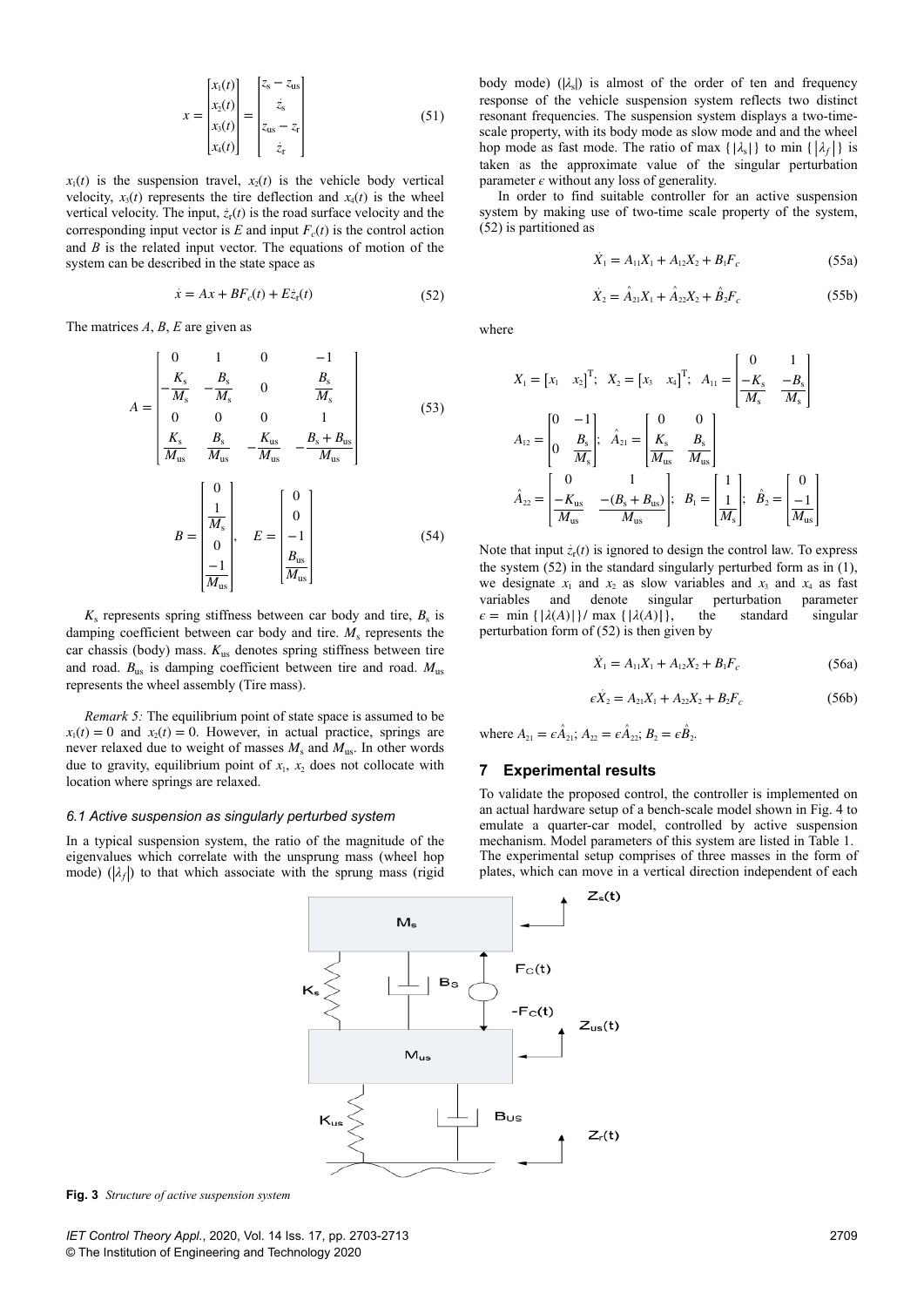

**Fig. 4** *Quarter-car active suspension setup in the lab*

**Table 1** The physical parameters of active suspension setup [47]

| $\sim$<br>Symbol | Value      | Symbol          | Value             |
|------------------|------------|-----------------|-------------------|
| $K_{\rm s}$      | 900 N/m    | $K_{\text{us}}$ | 2500 N/m          |
| $B_{\rm s}$      | $7.5$ Ns/m | $B_{\rm us}$    | $5$ Ns/m          |
| $M_{\rm s}$      | 2.45 kg    | $M_{\rm ns}$    | 1.0 <sub>kg</sub> |

other. For generating different road profiles a fast response brushed DC servo motor is used which drives the bottom plate. The middle plate represents the unsprung mass and is linked to the bottom plate by a spring and a damper. The top plate represents the sprung mass (vehicle body) supported above the suspension and it is connected to the middle plate by a spring, damper and a high-quality DC motor through a capstan. This capstan arrangement can generate motion in both the directions and known as the actuator of the control system that can dynamically compensate for the perturbations induced by the road and the setup mimics as the active suspension system. In this setup, 10-bit optical encoders are used to sense the positions of the sprung and unsprung masses and their velocities are obtained by high pass filters [47].

In order to apply the singular perturbation theory, we first verify the two-time-scale property of this system. For that we calculate the eigenvalues of matrix *A* using the parameters given in Table 1, which come out to be  $[-6.9453 \pm 58.7246i, -0.8353 \pm 16.1843i]$ . It is seen that two sets of eigenvalues are well separated. We calculate  $\epsilon = 0.27$  (see Remark 6). The parameters of approximate slow and fast subsystems are given as

Slow subsystem parameters

$$
A_0 = \begin{bmatrix} 0 & 1.0 \\ -367.3469 & -3.0612 \end{bmatrix}, \quad B_0 = \begin{bmatrix} 0 \\ 0.4082 \end{bmatrix} \tag{57}
$$

Fast subsystem parameters

$$
A_{22} = \begin{bmatrix} 0 & 0.27 \\ -675 & -3.375 \end{bmatrix}, \quad B_2 = \begin{bmatrix} 0 \\ -0.27 \end{bmatrix}
$$
 (58)

It can be seen that eigenvalues of  $A_{22}$  are  $[-2.5500 \pm 20.0414i]$ , and the fast subsystem is sufficiently stable. Therefore, control is designed only for the slow system and control gain is calculated by optimising the following performance index  $J = \int_0^\infty (z_1^T S_1 z_1 + u^2 R) dt$ 

$$
S_1 = \begin{bmatrix} 450 & 0 \\ 0 & 30 \end{bmatrix}, \quad R = 0.01 \tag{59}
$$

so that  $K_0 = [-24.6621 \quad -48.8657]$ . The control law in (8) is tested for the hardware setup in Fig. 4 using ETM in (12) with  $a_0 = 0.01$ ,  $a_1 = 0.01$  and  $\alpha = 0.3$ . For the comparison purpose, a full state linear quadratic regulator (LQR) control proposed in [47] is used. In this approach, the performance parameters as well as actuator limitations are quantified in a quadratic measure given by

$$
J = \int_0^\infty (x^T S x + u^2 R) dt
$$

where  $x(t)$  denotes the actual state of the system and  $u(t)$  is the actual control input.

$$
S = \begin{bmatrix} 450 & 0 & 0 & 0 \\ 0 & 30 & 0 & 0 \\ 0 & 0 & 5 & 0 \\ 0 & 0 & 0 & 0.01 \end{bmatrix}, \quad R = 0.01 \tag{60}
$$

So that  $u(t) = -Kx(t)$  and

$$
K = [24.6621 \quad 48.8773 \quad -0.4712 \quad 3.6848] \tag{61}
$$

Both the controllers are implemented in real-time using Matlab/ Simulink environment with 1 ms sampling time for an acceptable accuracy. In an active-suspension system, road profile is usually interpreted as external disturbance. In this experiment, we use two types of road profiles  $(z_r)$  to validate the proposed ETC.

*Road profile I:*  $z_r$  is rectangular pulse of 20 mm height and 3 s period with 50% duty cycle.

Figs. 5*a*–*c* show the suspension travel, tire deflection and the vertical acceleration of the vehicle body, respectively, for the the proposed ETC and full state LQR control in (61). Plots of body position  $z_s$  and tire position  $z_{us}$  plotted over road surface position  $z_s$ for the proposed ETC are depicted in the Fig. 5*d*. Control input and the release instants under event-triggered scheme are shown in Figs. 6*a* and *b* respectively. It can be observed that response of the proposed ETC gives almost similar response to that given by full state LQR control with very less triggering instants, only 71 in 3 s. Minimum inter-event time is calculated as 3 ms. The difference in settling position of tire and body in Fig. 5*d* can be accounted for the reasons given in Remark 5. Although for better road handling properties, one can design a composite controller for both slow and fast systems. Its easy to imagine that number of transmissions will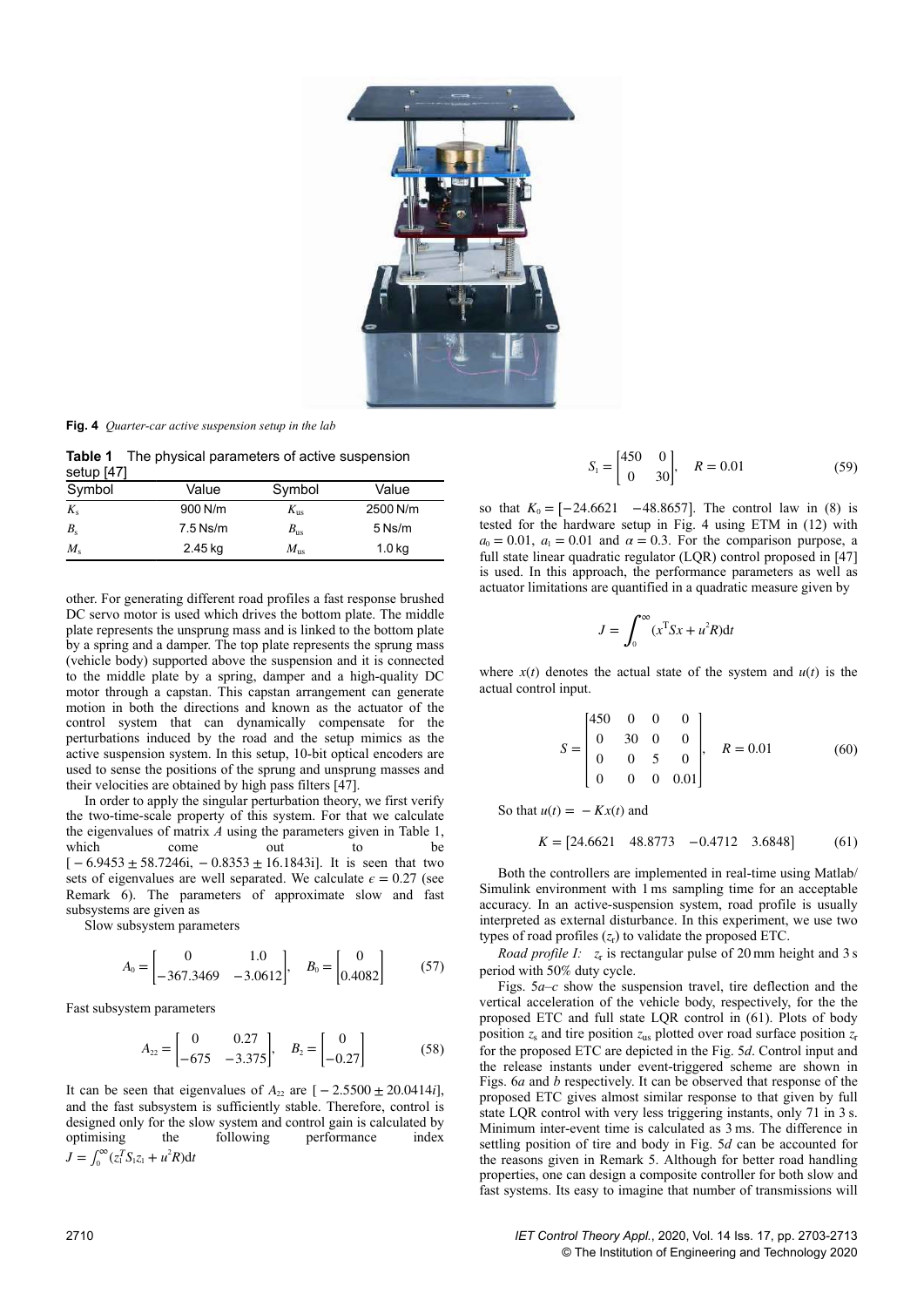

**Fig. 5** *Experimental results for road profile I (a)* Suspension travel (m), *(b)* Tire deflection (m), *(c)* Vertical acceleration of sprung mass  $(m/s<sup>2</sup>)$ , *(d)*  $Z_r$ ,  $Z_s$  and  $Z_{us}$  in *(m)* for the proposed ETC

increase in that case due to feedback of fast state. Control input in ETC system is piece-wise constant as shown in Fig. 6*a*.

*Road profile II*: Sine wave of 3 Hz frequency and 10 mm amplitude, i.e.  $z_r = 0.01 \sin(6\pi t)$ .

Figs. 7 and 8 show the responses for road profile II. It can be observed that response of the proposed event-triggered controller gives almost similar response to that given by full state LQR



**Fig. 6** *Control input and release instants for road profile I in the proposed ETC*

*(a)* Control input *N*, *(b)* Release instants

controller with 465 transmissions in 2 s. Control input is piece-wise constant as shown in Fig. 8*a*. It can be noticed that the proposed controller can stabilise the system even in the presence of extreme road condition, i.e. sinusoidal type of road profile.

*Remark 6:* This setup is the laboratory-scale model to emulate a quarter-car model and ratio of sprung mass  $M<sub>s</sub>$  to unsprung mass  $M_{us}$  is not that high compared to any actual vehicle suspension system. Therefore,  $\epsilon$  is also not very small for this system.

*Remark 7:* Practically, measurement of tire deflection is a difficult task and also controlling fast modes (unsprung mass) requires a great deal of energy. By means of the singular perturbation method, we can give reduced-order feedback such that neither the tire deflection nor the wheel velocity is fed back in this control law. This is an advantage over the full-state feedback law.

*Remark 8:* The efficacy of using singular perturbation theory for the analysis of active suspension system may not be apparent for a simple problem of quarter car model, but in an extended problem such as full car model, where a high-order controller is impractical in most situations, better and greater advantages of using singular perturbation theory are reflected.

## **8 Conclusion**

This paper investigates a reduced-order event-triggered controller for a linear SPS based only on its slow dynamics. The proposed ETM guarantees that the system trajectories asymptotically converge towards a small neighbourhood of equilibrium point without exhibiting Zeno behaviour. The contribution of the paper has been verified by applying it on a laboratory scale actual hardware setup of an active suspension system of the quarter car model. The findings of this paper pave a way for the following problems to be further investigated:

• Network induced delays and quantisation are inevitable in digital networks. The proposed method can be extended to study event-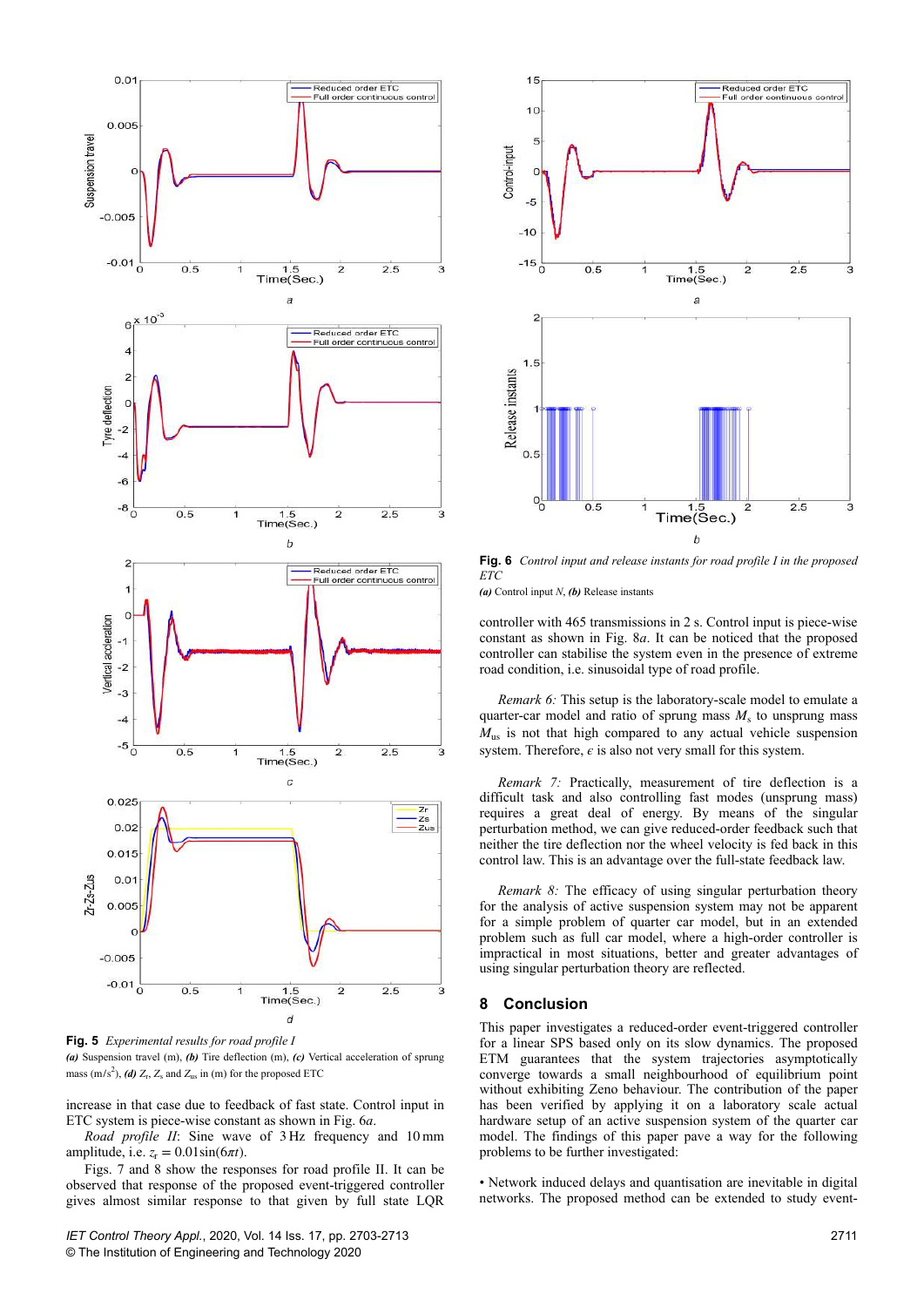

**Fig. 7** *Experimental results for road profile II*

*(a)* Suspension travel (m), *(b)* Tire deflection (m), *(c)* Vertical acceleration of sprung mass  $(m/s^2)$ , *(d)*  $Z_r$ ,  $Z_s$  and  $Z_{us}$  in *(m)* for the proposed ETC

triggered stabilisation of SPS under bounded bit rates and with network induced delays.

• Many practical engineering systems can be modelled as SPSs, for e.g. air flight control systems, multi-link flexible robot, dc–dc power converters, synchronous machines, power-systems etc. (see [1] and references therein). Model order reduction in these systems is extremely helpful and it will be interesting to apply the proposed idea in this work for reduced-order ETC of these systems.



**Fig. 8** *Control input and release instants for road profile II in the proposed ETC*

*(a)* Control input *N*, *(b)* Release instants in proposed ETC

• By integrating the idea in this paper, ETC could be realised through some novel event-triggering conditions which can ensure stability and can avoid infinitely fast sampling and at the same time can improve results by reducing the number of transmissions.

## **9 References**

- [1] Zhang, Y., Naidu, D.S., Cai, C.*, et al.*: 'Singular perturbation and time scales in control theories and applications: an overview 2002–2012', *Int. J. Inf. Syst. Sci*, 2014, **9**, (1), pp. 1–36
- [2] Kokotović, P., Khalil, H.K., O'reilly, J.: '*Singular perturbation methods in* and design' (SIAM, 1999) https://doi.org/ 10.1137/1.9781611971118
- [3] Naidu, D.S.: '*Singular perturbation methodology in control systems*' (IET, UK, 1988), 34
- [4] Suzuki, M., Miura, M.: 'Stabilizing feedback controllers for singularly perturbed linear constant systems', *IEEE Trans. Autom. Control*, 1976, **21**,  $(1)$ , pp. 123–124
- [5] Kokotovic, P.V., O'Malley, JrR.E., Sannuti, P.: 'Singular perturbations and order reduction in control theory: an overview', *Automatica*, 1976, **12**, (2), pp. 123–132
- [6] Zhang, D., Shi, P., Wang, Q.-G.*, et al.*: 'Analysis and synthesis of networked control systems: a survey of recent advances and challenges', *ISA Trans.*, 2017, **66**, pp. 376–392
- [7] Gupta, R.A., Chow, M.-Y.: 'Networked control system: overview and research trends', *IEEE Trans. Ind. Electron.*, 2009, **57**, (7), pp. 2527–2535 [8] Tabuada, P.: 'Event-triggered real-time scheduling of stabilizing control
- tasks', *Autom. Control, IEEE Trans.*, 2007, **52**, (9), pp. 1680–1685
- [9] Wang, X., Lemmon, M.D.: 'Event design in event-triggered feedback control systems'. 47th IEEE Conf. Decision and Control, 2008. CDC 2008., Cancun, Mexico, 2008
- [10] Heemels, W., Sandee, J., Van Den Bosch, P.: 'Analysis of event-driven controllers for linear systems', *Int. J. Control*, 2008, **81**, (4), pp. 571–590
- [11] Girard, A.: 'Dynamic triggering mechanisms for event-triggered control', *IEEE Trans. Autom. Control*, 2015, **60**, (7), pp. 1992–1997
- [12] Tripathy, N.S., Kar, I., Paul, K.: 'Stabilization of uncertain discrete-time linear system with limited communication', *IEEE Trans. Autom. Control*, 2016, **62**, (9), pp. 4727–4733
- [13] Yu, H., Hao, F.: 'Input-to-state stability of integral-based event-triggered control for linear plants', *Automatica*, 2017, **85**, pp. 248–255
- [14] Roohi, M.H., Izadi, I., Ghaisari, J.: 'Bandwidth allocation, delay bound analysis, and controller synthesis for event-triggered control systems', *IET Control Theory Applic.*, 2017, **11**, (16), pp. 2870–2878

2712 *IET Control Theory Appl.*, 2020, Vol. 14 Iss. 17, pp. 2703-2713 © The Institution of Engineering and Technology 2020